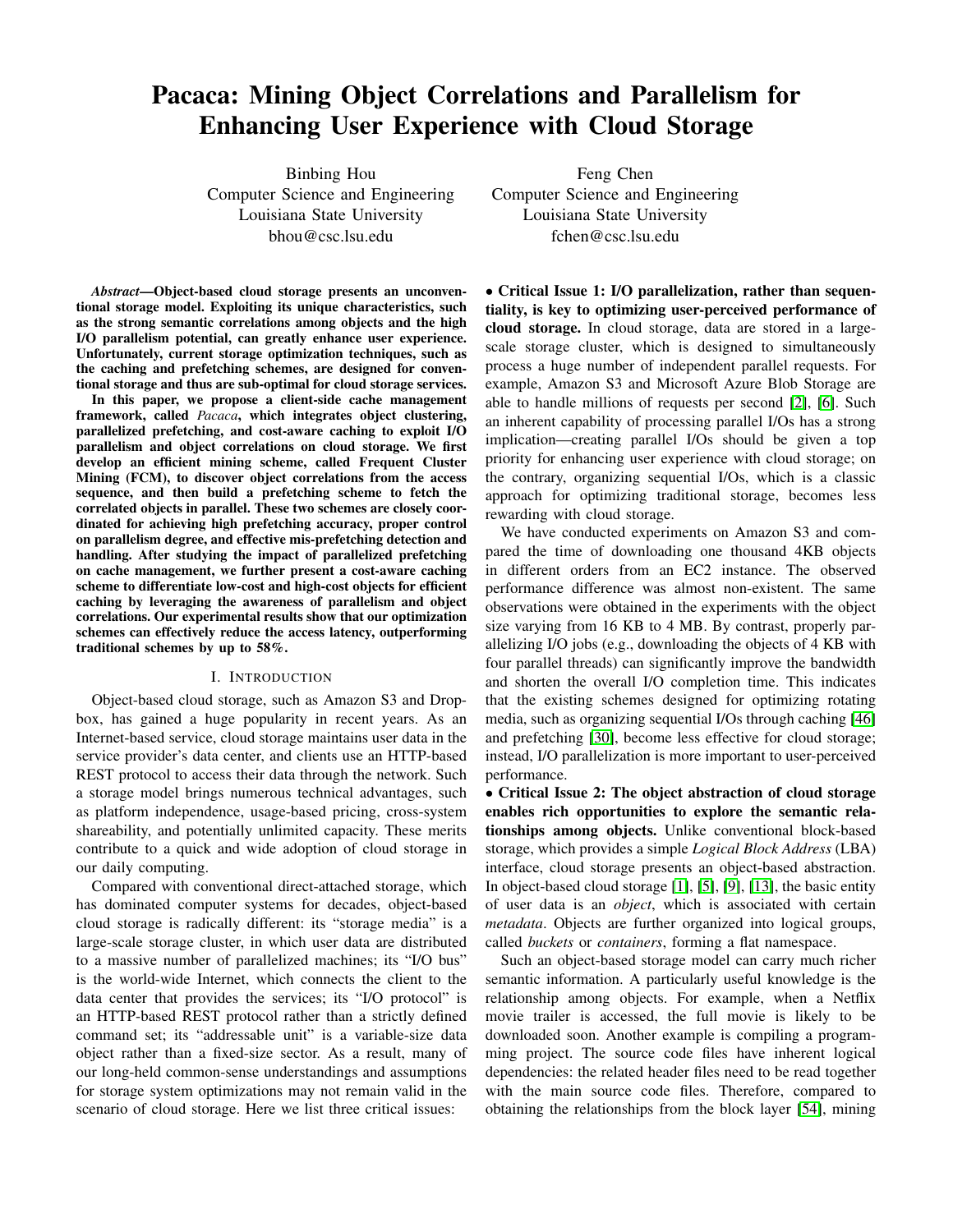the relationships among objects is more effective and much simpler. This opportunity will enable numerous unprecedented optimization opportunities for caching, prefetching, compression, scheduling, and many others.

• Critical Issue 3: Accessing cloud storage objects may result in drastically different access costs. For directattached storage, such as HDDs and SSDs, access costs (I/O latencies) vary in a relatively small range (at the level of milliseconds, or smaller) and can be accurately modeled [\[59\]](#page-12-1), [\[60\]](#page-12-2). Comparatively, access costs for cloud storage are more variable. First, user-perceived cloud I/O latencies largely depend on object sizes and network conditions, such as the network speed and the geographic distance, and thus may vary significantly (from milliseconds to seconds). Second, parallelized accesses can significantly change the access cost. For example, our experiments show that downloading four small objects (e.g., 4 KB) in parallel demands almost identical time as downloading an individual one.

A strong implication to us is that we cannot continue to assume that the data access cost is a constant value. For many system schemes, such as object-based caching, we need to differentiate the miss penalties of different objects and design a cost-aware caching scheme. Unfortunately, many traditional caching schemes (e.g., [\[45\]](#page-11-3), [\[47\]](#page-11-4), [\[57\]](#page-12-3), [\[62\]](#page-12-4), [\[69\]](#page-12-5)) are cost-unaware, and thus unsuitable for cloud storage; the classic cost-aware caching schemes, such as GreedyDual-Size (GDS) [\[25\]](#page-11-5), are not designed for recognizing the change of access costs caused by cloud I/O parallelization.

The above-said issues have motivated us to revisit the existing system design for cloud storage. In particular, we focus on *caching* and *prefetching* on the client side (i.e., clients or client-side proxies/gateways) and present a cache management framework, called *Pacaca*, aiming to enhance user experience with cloud storage, especially reducing userperceived access latencies.

Pacaca is a unified cache management framework integrating a set of optimization schemes designed particularly for cloud storage, including *object clustering*, *parallelized prefetching*, and *cost-aware caching*. Specifically, we first develop an efficient mining scheme to discover object correlations and then build a prefetching scheme to fetch correlated objects in parallel; we further develop a cost-aware caching scheme to differentiate high-cost and low-cost objects, leveraging the awareness of access cost changes caused by parallelized prefetching. Our contributions in this work are summarized as follows:

- 1) To accurately identify the most appropriate candidates for prefetching, we have designed an efficient mining scheme, called *Frequent Cluster Mining* (FCM), to discover object correlations, and group the correlated objects into clusters. FCM adopts a "black-box" approach, without relying on application-specific knowledge or data semantics, to fit the cloud environment.
- 2) To properly exploit the great parallelism potential of cloud storage, we have developed a parallelized prefetching

scheme, which is closely coordinated with the mining scheme FCM for achieving high prefetching accuracy, proper control on parallelism degree, and effective misprefetching detection and handling.

- 3) To improve the caching efficiency, we have studied the impact of parallelized prefetching on the access costs of objects, and further developed a cost-aware caching scheme to leverage the awareness of object correlations and parallelized prefetching.
- 4) To evaluate the efficiency of client-side caching and prefetching, we have designed a cache management framework. Besides the caching scheme of Pacaca, this framework supports three traditional cache replacement policies, including LRU, ARC [\[57\]](#page-12-3), and GreedyDual-Size (GDS) [\[25\]](#page-11-5), which are integrated with our prefetching scheme. The experiments on Amazon S3 show that our optimization schemes can effectively reduce cloud I/O latencies, outperforming traditional schemes by up to 58%.

The rest of the paper is organized as follows. Section [II](#page-1-0) and [III](#page-3-0) present the mining and prefetching schemes. Section [IV](#page-4-0) presents our caching scheme. Section [V](#page-5-0) describes the cache management framework, which integrates all the schemes together. Section [VI](#page-6-0) gives the evaluation results. Related work is presented in Section [VII.](#page-10-5) Section [VIII](#page-10-6) concludes the paper.

## II. FCM: FREQUENT CLUSTER MINING

<span id="page-1-0"></span>In this section, we present our mining scheme, called *Frequent Cluster Mining* (FCM), which is designed to obtain useful object correlations to provide guidance for effective prefetching on cloud storage. We first present the design goals, then describe the mining scheme in detail, and finally analyze the mining efficiency.

## *A. Design Goals*

The purpose of cluster mining is to obtain object correlations to direct parallelized prefetching in the scenario of cloud storage. We have two main design goals.

First, the scheme should be *efficient and applicationindependent*. Cloud storage serves different applications and maintains a large number of highly diversified objects from various applications. Therefore, the mining scheme should not assume certain application-specific knowledge about data in cloud environments.

Second, the scheme should be *prefetching-focused*. For the purpose of prefetching, we are interested in object correlations that are accurate, stable, and up-to-date, and the correlated objects should be accessed in a small access distance. With the knowledge of such object correlations, we can proactively submit cloud I/Os to prefetch the correlated objects in parallel.

These two goals, unfortunately, cannot be properly satisfied by using conventional approaches. For example, the graphbased schemes [\[35\]](#page-11-6), [\[37\]](#page-11-7), [\[38\]](#page-11-8), [\[50\]](#page-11-9), [\[51\]](#page-11-10), though effective for small data sets, are difficult to efficiently present the correlations involving many objects and could suffer scalability issues [\[54\]](#page-12-0). Some correlation mining schemes are application-specific. For example, Dependency Graphs used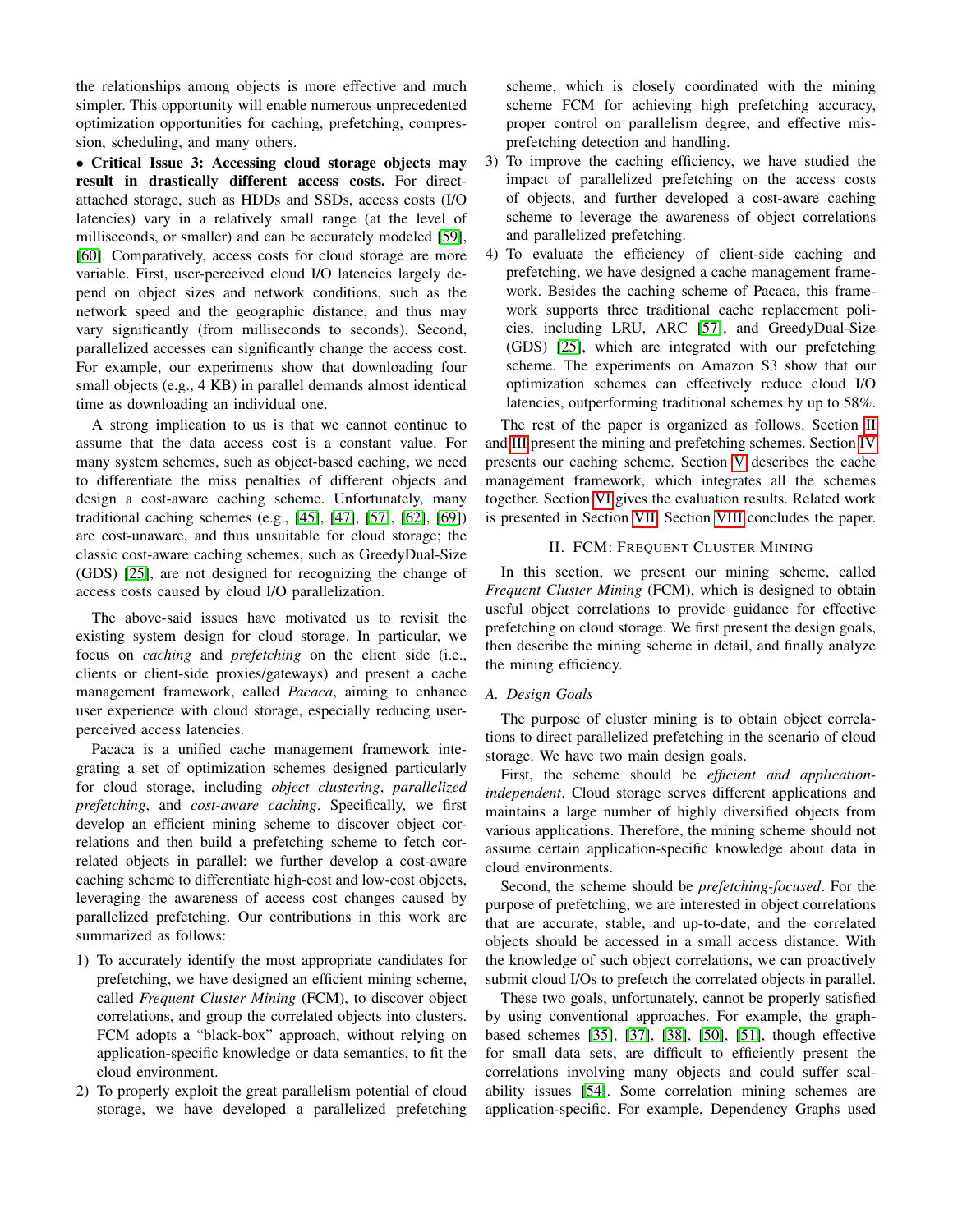in Web mining [\[61\]](#page-12-6) assumes and relies on link dependencies among web pages. SEER [\[50\]](#page-11-9) partially relies on file attributes to determine the importance of different files. Finally, the methods that are designed for other purposes, such as analyzing user behaviors [\[36\]](#page-11-11) and making hoarding decisions [\[50\]](#page-11-9), are not optimized for prefetching.

To achieve our design goals, we propose an efficient mining scheme, called *Frequent Cluster Mining* (FCM). FCM adopts a "black-box" approach and does not rely on assumptions of application-specific semantics or knowledge to fit the cloud environment. It considers the recency, frequency, and accuracy of object correlations, for the purpose of prefetching, and also utilizes a set of optimizations to improve the mining efficiency.

<span id="page-2-2"></span><span id="page-2-0"></span>*B. Mining Frequent Clusters*



Fig. 1: An illustration of the look-around circle

The basic methodology of FCM is to mine frequent clusters from the access sequence. A *frequent cluster* is a set of objects that are frequently accessed together. In this section, we first introduce the constraints to determining a qualified cluster and then describe the mining procedures.

<span id="page-2-1"></span>*1) Determining Qualified Clusters:* To determine a qualified cluster, FCM sets several constraints to quantitatively evaluate the strength of relationships among objects and to reduce the mining overhead.

Search scope: radius. To identify the correlated objects to a given object, we first define a search scope (i.e., the neighbor accesses in the access stream). We use a "look-around circle", whose size is determined by *radius* (see Figure [1\)](#page-2-0). When setting *radius* to two, for example, FCM searches the correlated objects for a given object in the scope of the past two neighbor accesses and the following two neighbor accesses. The rationale is that the correlated objects for a given object may appear in the access sequence before or after that object. Some objects are correlated but do not necessarily have strict semantic dependencies, and thus they can be accessed in different orders. By restricting *radius*, FCM can discover the correlated objects that are closely accessed within a small access distance.

In general, we can set the search scope to a reasonably small value, such as 64 in C-Miner [\[54\]](#page-12-0) or 20 in SEER [\[50\]](#page-11-9). In our design, since the search scope also determines the potential cluster size, we set *radius* to half of the upper bound of a proper cluster size, which is estimated by the parallelism control for prefetching (see Section [III-A\)](#page-3-1).

Search depth: search\_limit. Another important factor is the recency of the identified correlations—a recent object correlation is more useful than an outdated one for prefetching. Thus, different from prior methods [\[50\]](#page-11-9), [\[54\]](#page-12-0), FCM particularly considers the recency of object correlations. For each object, when identifying its correlated objects, we use a threshold, *search limit*, to restrict the maximum backward search distance (how far we look back in the access sequence). For example, if the *search limit* is 100 for a given object, FCM only examines the past 100 accesses to the object and searches the potentially correlated objects in its look-around circles. This brings two benefits. First, it ensures the identified correlation clusters to be strong and up-to-date. Second, it limits the search depth and reduces the mining time. We will further discuss the effects of the *search limit* threshold in Section [VI-C2.](#page-8-0)

Metrics: support and confidence. To evaluate the accuracy of object correlations, we introduce the association rules and metrics, which are widely used in correlation mining [\[54\]](#page-12-0), [\[65\]](#page-12-7). We use the association rule  $x \rightarrow y$  to present the correlation that if object x is accessed, object y is likely to be accessed before or after the access to object x. We use two metrics, *confidence* and *support*, to estimate the accuracy and repeatability of an identified correlation. Specifically, if object  $x$  appears  $N$  times in the access sequence, and object  $y$  appears  $M$  times within the look-around circles of object  $x$ , then we have the association rule  $x \rightarrow y$ , and its confidence =  $\frac{M}{N}$  and support = M. A high confidence means that two objects have a high possibility to be correlated, and a high support means that such a correlation is highly repeatable. So, we set the thresholds for both metrics,  $min\_support$  and  $min\_confidence$ , to filter out weak and rare correlations. The effects of these two thresholds will be further discussed in Section [VI-C2.](#page-8-0)

Cluster definition. By using *confidence* and *support* to measure object correlations, we can ensure the accuracy and repeatability of a cluster, in which any two objects are closely accessed and tightly correlated. Assuming a cluster  $c$  has a  $min\_support$  threshold and a  $min\_confidence$  threshold, it should satisfy the following two rules:

*Rule 1*:  $\forall c_i \in c$  and  $\forall c_j \in c$ , the *confidences* of the association rules  $c_i \rightarrow c_j$  and  $c_j \rightarrow c_i$  are both no smaller than  $min\_confidence$ .

*Rule* 2:  $\forall c_i \in c$  and  $\forall c_j \in c$ , the *supports* of the association rules  $c_i \rightarrow c_j$  and  $c_j \rightarrow c_i$  are both no smaller than  $min\_support$ .

*2) Mining Procedures:* FCM identifies clusters in three phases: (1) determining the search depth for frequent objects; (2) generating candidate association rules; and (3) generating final clusters from the obtained candidate association rules.

Phase 1: FCM scans the access sequence to count the frequency of each object. The purpose is to determine the proper search depth and to remove rarely accessed objects. First, if the frequency of an object is smaller than the default setting of *search limit*, its *search limit* threshold will be updated with its frequency. Any object with a frequency smaller than *min support* is regarded as an infrequent object and will be discarded in the process of generating the candidate association rules.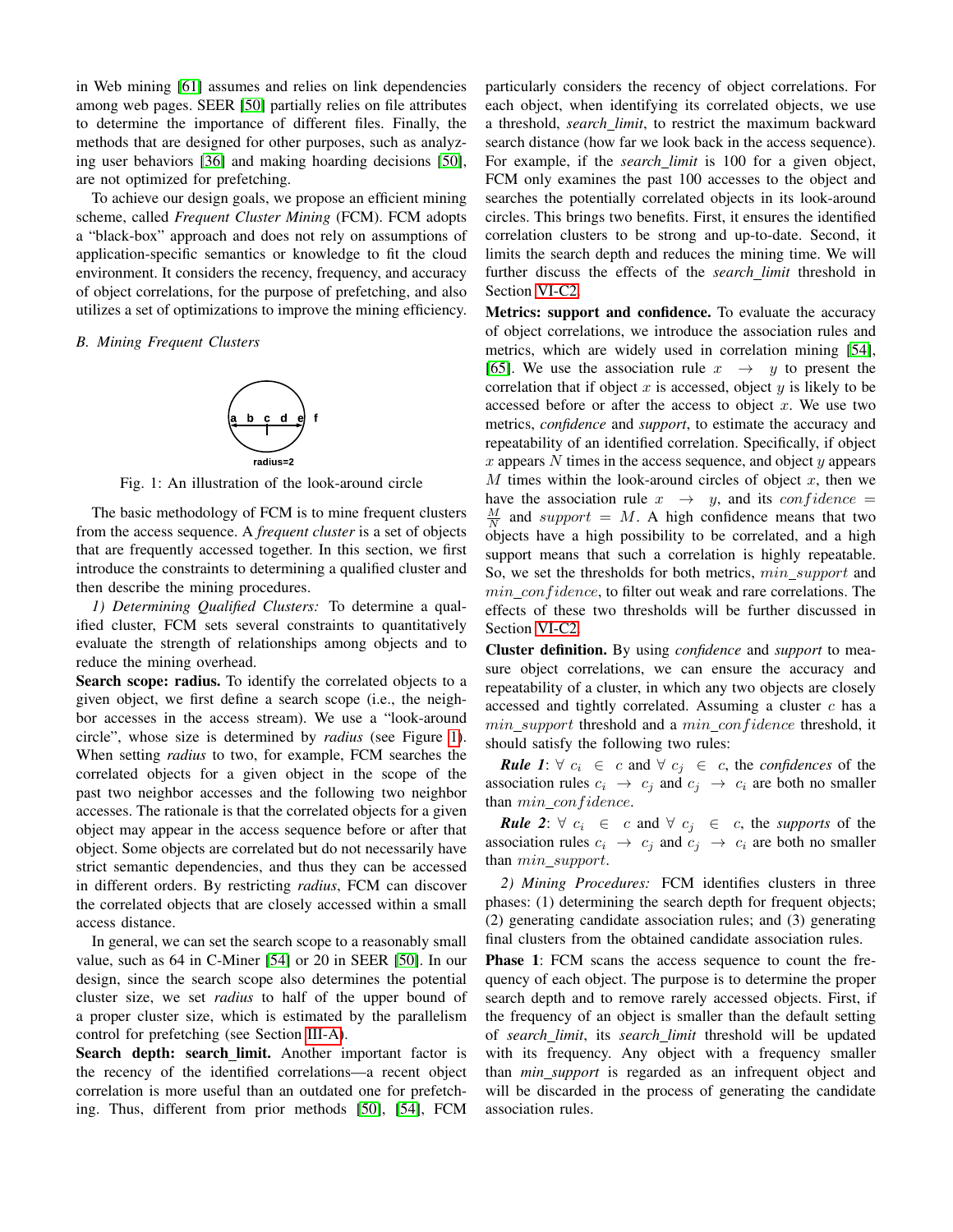Phase 2: FCM does a backward scan on the access sequence to generate the candidate association rules. Each time when object  $i$  appears in the look-around circle of object  $i$ , FCM increases the *support* of the association rule  $i \rightarrow j$ by 1; if the association rule does not exist, a new one is created. FCM only examines a limited number (*search limit*) of recent accesses to the object. If the *search limit* threshold of object  $i$  is reached, in the remaining process of the backward scanning, FCM will skip this object and not further update the association rules for it.

In addition to discarding infrequent objects (with the *min support* threshold) and limiting the search depth (with the *search limit* threshold), another technique for FCM to improve the mining efficiency is to early prune the "unpromising" objects and the association rules that are predicted to be impossible to satisfy the rules in the remaining process of searching.

To better explain this, we can consider a simple scenario, where FCM is searching for the correlated objects of object  $i$ and the search\_limit threshold is 100. If the current support of the association rule  $i \rightarrow j$  is 9, and object i will be searched for 40 times in the remaining process, then the maximum possible *support* of the association rule  $i \rightarrow j$ will be 49, which is the sum of the current support (9) and the maximum possible increment of the support value in the remaining process (40). Thus, the maximum possible  $confidence$  is 0.49 (=49/100), which makes it impossible to satisfy the *min\_confidence* threshold, 0.5. Therefore, object j is considered "unpromising" for object  $i$ , and we do not need to proceed further.

Phase 3: FCM generates clusters based on the cluster definition (see Section [II-B1\)](#page-2-1). The association rules that do not satisfy the definition are removed first. Then FCM scans each object to find potential clusters based on its association rules. For example, for an object  $a$ , which has the association rules  $a \rightarrow b$  and  $a \rightarrow c$ , FCM checks the association rules in the descending order of their *confidence* values. For the association rule  $a \rightarrow b$ , if  $b \rightarrow a$  also exists, the two objects are grouped as a cluster  $\{ab\}$ . Then, FCM continues to check  $a \rightarrow c$ . Object c can be added to cluster  $\{ab\}$  if and only if the association rules  $c \rightarrow a, c \rightarrow b$ , and  $b \rightarrow c$  also exist, which is based on the definition of a cluster that any two objects in a cluster should be correlated to each other. Once an object is added into a cluster, it is not further considered in the remaining process of clustering. This procedure is iterated over all the remaining objects until completion.

Discussion: Similar to prior work [\[54\]](#page-12-0), FCM has time complexity  $O(n)$ . In practice, the efficiency of FCM is further optimized with several important measures. First, FCM only focuses on the correlations of frequent objects, rather than the semantic relationships of all the objects. Second, FCM particularly considers the *recency* by using the *search\_limit* threshold to limit the search depth, which together with other thresholds constrains the number of candidate association rules for an object. Third, FCM prunes the "unpromising" objects and the association rules as early as possible.

## III. PARALLELIZED PREFETCHING

<span id="page-3-0"></span>With the knowledge of object correlations, the basic prefetching scheme is straightforward: since any two objects in an identified cluster are tightly correlated (see Section [II-B1\)](#page-2-1), we can prefetch the correlated objects in parallel. Two main challenges are how to properly decide the parallelism degree and how to detect and handle mis-prefetching.

## <span id="page-3-1"></span>*A. Parallelism Control*

To reduce the interference between parallel requests, we propose a method to adjust the parallelism degree of prefetching by restricting the size of obtained clusters. The key idea is to determine the upper bound of a proper cluster size based on the system performance potential, so that downloading all the objects of a cluster in parallel would consume comparable time as downloading an individual object.

To achieve this, we need to understand the system capability, which can be characterized by the upper bound of the parallelism degree with which the client can download objects of a certain size without causing a latency increase. The knowledge about such parallelism degrees can be obtained by running simple tests on the client with a range of typical object sizes (e.g., from 16 KB to 1 MB) and parallelism degrees (e.g., from 1 to 64). For example, on our platform, such an upper-bound parallelism degree for downloading 64KB objects is observed to be 32, which means that downloading 64KB objects with a parallelism degree larger than 32 would lead to over-parallelization. Therefore, if the objects in a cluster are larger than 64 KB, the number of objects in the cluster should be no larger than 32, which is the upper bound of a proper cluster size.

To properly restrict the cluster size, we set the search scope *radius* in our mining scheme (see Section [II-B1\)](#page-2-1) to half of the upper bound of a proper cluster size, which ensures that the size of the obtained clusters would not be excessively large. With such a setting, fetching objects in parallel would not cause significant over-parallelization (see Section [VI-C3](#page-9-0) for further discussion).

## <span id="page-3-2"></span>*B. Handling Mis-prefetching*

To alleviate the possible cache pollution caused by misprefetched objects, we adopt a correlation-aware method to proactively detect mis-prefetching. We maintain a *logical clock*, which ticks upon each on-demand request. For each prefetched object, we set its *expiration time* as the current clock time plus the diameter (i.e., 2×*radius*) of the lookaround circle of the cluster. If a prefetched object runs out of the assigned time and is still not accessed, it is considered as a mis-prefetched object. The rationale is that if an object fails to be accessed in the pre-defined access distance, it is very likely that this object is uncorrelated to the object accessed by the on-demand request. In this case, we should quickly evict such objects and reclaim their space (see Section [VI-C3](#page-9-0) for further discussion).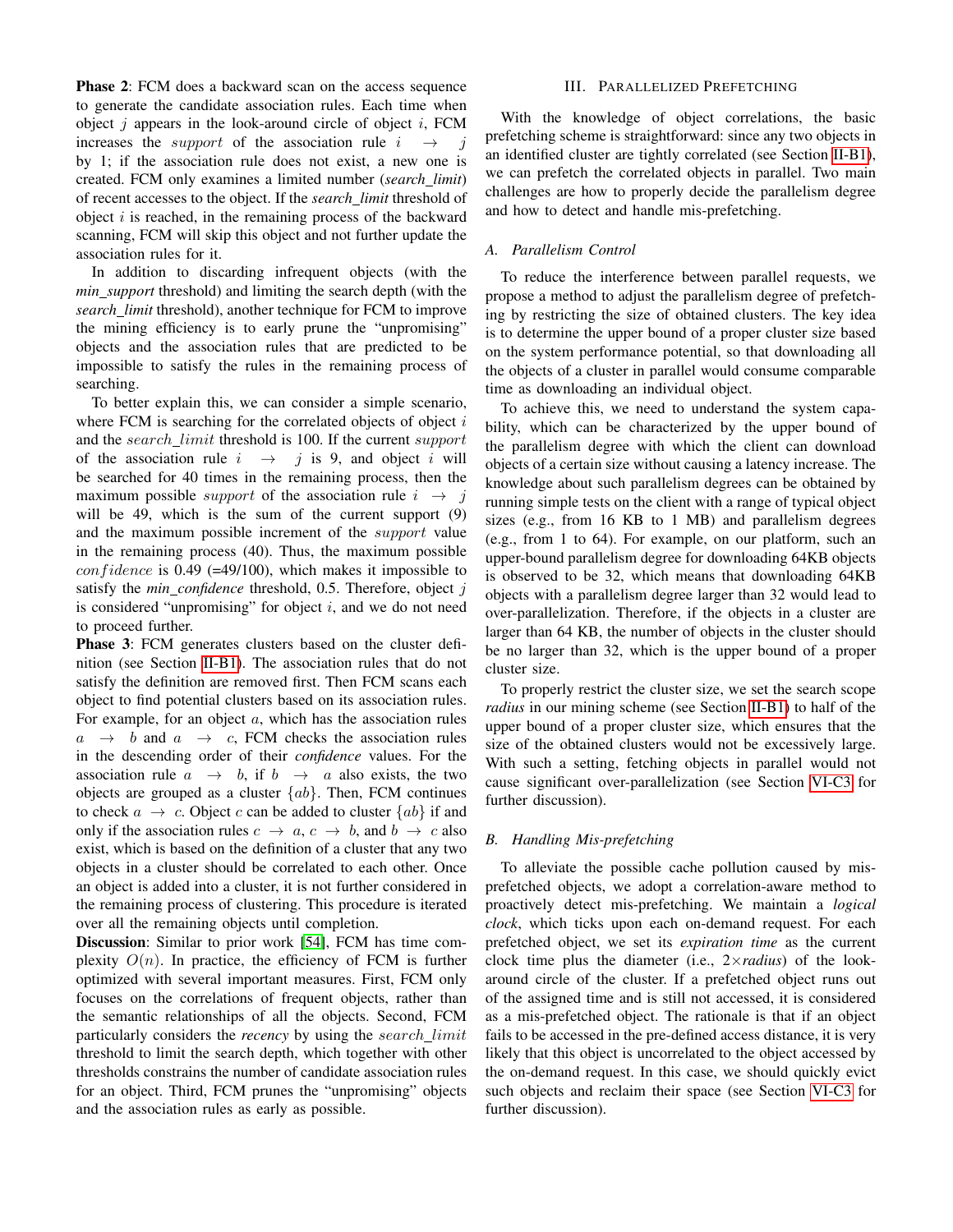<span id="page-4-2"></span>

| <b>Step</b>       | <b>Access Stream</b> | <b>LRU</b>                                                                                                                               | Latency  | Pacaca                    | Latency                     |
|-------------------|----------------------|------------------------------------------------------------------------------------------------------------------------------------------|----------|---------------------------|-----------------------------|
|                   | A                    | [A]                                                                                                                                      |          | [A]                       |                             |
| 2                 | B1                   | [ <b>B1, B2, B3, B4</b> , A]                                                                                                             |          | $[A, {B1, B2, B3, B4}]$   |                             |
| 3                 | B <sub>2</sub>       | [B2, B1, B3, B4, A]                                                                                                                      |          | $[A, {B1, B2, B3, B4}]$   |                             |
| 4                 | B <sub>3</sub>       | [B3, B2, B1, B4, A]                                                                                                                      | $\theta$ | $[A, {B1, B2, B3, B4}]$   |                             |
| 5                 | B <sub>4</sub>       | [B <sub>4</sub> , B <sub>3</sub> , B <sub>2</sub> , B <sub>1</sub> , A <sub>1</sub> ]                                                    | $\Omega$ | $[A, {B1, B2, B3, B4}]$   | $\Omega$                    |
| 6                 | C <sub>1</sub>       | [C1, C2, C3, C4, B4, B3, B2, B1]                                                                                                         | 2        | $[A, \{C1, C2, C3, C4\}]$ | $\mathcal{D}_{\mathcal{L}}$ |
|                   | C <sub>2</sub>       | [C2, C1, C3, C4, B4, B3, B2, B1]                                                                                                         | $\Omega$ | $[A, \{C1, C2, C3, C4\}]$ | $\Omega$                    |
| 8                 | C <sub>3</sub>       | [C3, C2, C1, C4, B4, B3, B2, B1]                                                                                                         | $\Omega$ | $[A, \{C1, C2, C3, C4\}]$ |                             |
| 9                 | C <sub>4</sub>       | [C <sub>4</sub> , C <sub>3</sub> , C <sub>2</sub> , C <sub>1</sub> , B <sub>4</sub> , B <sub>3</sub> , B <sub>2</sub> , B <sub>1</sub> ] | $\Omega$ | $[A, \{C1, C2, C3, C4\}]$ | $\Omega$                    |
| 10                | B1                   | [B1, C4, C3, C2, C1, B4, B3, B2]                                                                                                         | $\Omega$ | $[A, {B1, B2, B3, B4}]$   |                             |
| 11                | B <sub>2</sub>       | [B2, B1, C4, C3, C2, C1, B4, B3]                                                                                                         | $\Omega$ | $[A, {B1, B2, B3, B4}]$   | $\Omega$                    |
| 12                | B <sub>3</sub>       | [B3, B2, B1, C4, C3, C2, C1, B4]                                                                                                         | 0        | $[A, {B1, B2, B3, B4}]$   |                             |
| 13                | <b>B4</b>            | [B4, B3, B2, B1, C4, C3, C2, C1]                                                                                                         | $\theta$ | $[A, {B1, B2, B3, B4}]$   |                             |
| 14                | A                    | [A, B4, B3, B2, B1]                                                                                                                      |          | $[A, {B1, B2, B3, B4}]$   | $\Omega$                    |
| <b>Total Time</b> |                      |                                                                                                                                          | 18       |                           | 13                          |

TABLE I: An example illustrating the advantages of the caching scheme of Pacaca over the traditional LRU caching scheme in the scenario of parallelized prefetching, in which all the objects of a cluster are downloaded in parallel upon related cache misses. In this example, the cache space is set to 16, and the cache is empty before Step 1. The objects shown in the cache from left to right have caching priorities from high to low. The objects of the lowest caching priority have the least "value" to be held in cache. The objects downloaded from the cloud are boldfaced. The sizes, downloading latencies, and costs of the objects and clusters are shown in Table [II.](#page-4-1)

#### IV. PARALLELIZATION-AWARE CACHING

<span id="page-4-0"></span>In this section, we first analyze the impact of parallelized prefetching on caching with an illustrative example and then describe our cache replacement policy.

## *A. Impact of Parallelized Prefetching*

Parallelized prefetching can change the relative costs of accessing objects from the cloud. Specifically, for the correlated objects that can be prefetched in parallel, the access cost is amortized, and thus the relative cost is lower than fetching each object individually. A direct implication to caching is that the relative cost of fetching an object in a cluster upon a cache miss would be significantly smaller (i.e., a lower miss penalty). This would change the equation for making a caching decision—evicting a low-cost object is a wise choice. Without such awareness, simply combining parallelized prefetching with traditional caching algorithms, such as LRU, ARC [\[57\]](#page-12-3), and GreedyDual-Size (GDS) [\[25\]](#page-11-5), would be sub-optimal.

#### *B. An Illustrative Example*

To illustrate the impact of parallelized prefetching on caching, we give a simple example in Table [I](#page-4-2) to show the difference between the caching scheme of Pacaca and the traditional LRU caching scheme, which is widely adopted in current cloud-based storage systems [\[3\]](#page-10-7), [\[4\]](#page-10-8), [\[7\]](#page-10-9), [\[8\]](#page-10-10), [\[10\]](#page-10-11), [\[12\]](#page-11-12), [\[22\]](#page-11-13), [\[66\]](#page-12-8). In the example, both schemes handle the same access stream in the scenario of parallelized prefetching (downloading all the objects of a cluster in parallel upon a related cache miss). Table [II](#page-4-1) describes the sizes, latencies, and the access costs of the objects and clusters.

As shown in Table [I,](#page-4-2) Pacaca has resulted in a lower aggregate latency than LRU (13 time units vs. 18 time units). Initially, the two caching algorithms have the same content. At Step 6, Pacaca and LRU begin to make distinct caching decisions. Since LRU makes the caching decisions only based on the recency of each object and finds that object A has a

<span id="page-4-1"></span>

| Object/Cluster       | <b>Size</b>    | Latency | Latency/Size |
|----------------------|----------------|---------|--------------|
|                      | 8              |         | 0.875        |
| ${B1, B2, B3, B4}$   | 8              | 2       | 0.25         |
| B1                   | 2              | 2       |              |
| B <sub>2</sub>       | 2              | 2       |              |
| B <sub>3</sub>       | 2              | 2       |              |
| <b>B4</b>            | 2              | 2       |              |
| $\{C1, C2, C3, C4\}$ | 8              | 2       | 0.25         |
| C <sub>1</sub>       | 2              | 2       |              |
| C <sub>2</sub>       | 2              | 2       |              |
| C <sub>3</sub>       | 2              | 2       |              |
| C4                   | $\mathfrak{D}$ | 2       |              |

TABLE II: Access costs of the objects/clusters. {B1, B2, B3, B4} denotes the cluster containing objects B1, B2, B3, and B4; {C1, C2, C3, C4} denotes the cluster containing objects C1, C2, C3, and C4. The latency of a cluster is the time units of downloading the objects of the cluster in parallel. The cost of each object or cluster is calculated by latency/size.

lower recency than other objects; consequently, LRU decides to evict object A. This decision leads to a cache miss of object A at a later time (Step 14), causing a high miss penalty (7 time units). By contrast, knowing that objects B1, B2, B3, and B4 are correlated and could be fetched in a cluster {B1, B2, B3, B4} in a parallelized manner, Pacaca estimates that the miss penalty of the cluster is lower than that of object A (0.25 cost unit vs. 0.875 cost unit). Thus, Pacaca decides to evict the cluster {B1, B2, B3, B4}, which leads to a relatively lower penalty (2 time units) at Step 10.

This example clearly illustrates the impact of parallelized prefetching on caching and demonstrates the importance of considering parallelism and object correlations when deciding the victim objects.

## <span id="page-4-3"></span>*C. Cache Replacement Policy*

Pacaca adopts a cost-aware cache replacement algorithm based on GDS [\[25\]](#page-11-5). Our augmented algorithm is capable of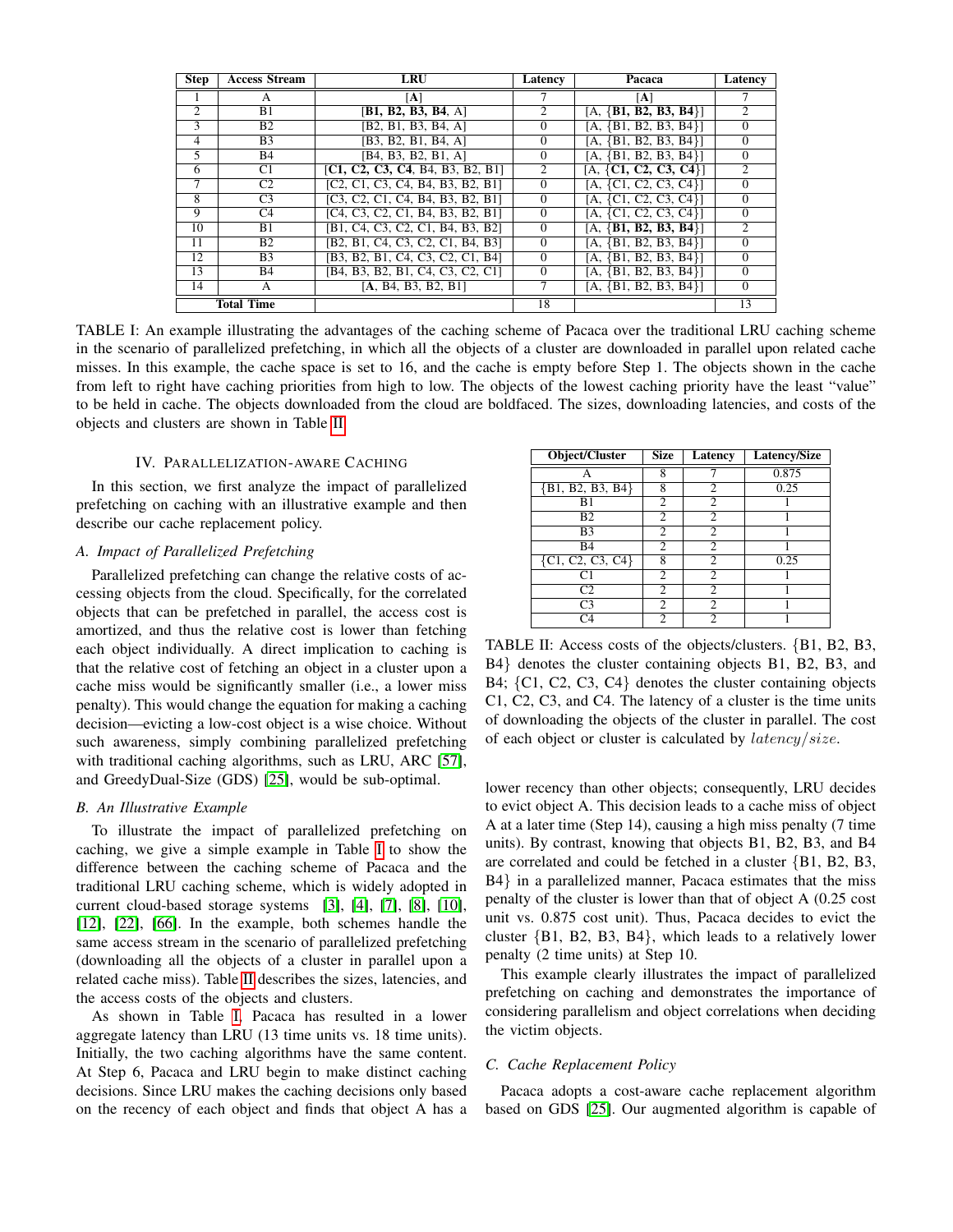recognizing clusters of objects. The objects in a cluster are fetched together in parallel, when a related cache miss happens. We use a *cluster* as the basic unit for cost estimation. An object that does not have any correlated objects is considered as a special cluster containing a single object.

```
1 initialize L = 0
2 upon the request of object x
3 let c be the cluster containing x
4 if cache hit
5 H(c) = L + Lat(c)/Size(c)6 if cache miss
7 while not enough cache space
8 update L = min(H)9 evict cluster d such that H(d) = L<br>10 parallelized prefetching for cluster
     parallelized prefetching for cluster c
11 H(c) = L + Lat(c)/Size(c)
```
#### Fig. 2: Cache replacement algorithm

Figure [2](#page-5-1) shows the algorithm of the caching scheme. Each cluster is associated with a value  $H$  to determine the caching priority (lines 5 and 8). The cluster with the lowest  $H$  value is selected as the victim and will be evicted first (lines 7-9). The H value is calculated as  $H(c) = L + \frac{Lat(c)}{Size(c)}$ , which includes two components:

•  $L$  is a global inflation value, tracking the  $H$  value of the most recently evicted cluster. Since the cluster having the lowest  $H$  value is always selected as the victim cluster (lines 7-9), L keeps growing and indicates the access recency of the clusters. Thus, a low L value means that the cluster has not been accessed recently.

 $\bullet$   $\frac{Lat(c)}{Size(c)}$  $rac{Lat(c)}{Size(c)}$  evaluates the cost of the cluster, considering the miss penalty of the cluster per size unit. It incorporates the time of fetching the cluster in a parallelized way,  $Lat(c)$ , and the size of the cluster,  $Size(c)$ .

From this function, we can see that the cluster that has not been accessed for a long time and has a lower miss penalty is of less value for caching. Such a caching policy incorporates different factors, including not only access recency but also parallelization-aware miss penalty and cluster size.

It is worth noting that the latency function,  $Lat(c)$ , and the size function,  $Size(c)$ , here should only involve the objects that have been accessed on demand rather than the entire originally identified cluster. This is because some prefetched objects could be evicted earlier due to mis-prediction, or have not reached its *expiration time* and are waiting to be accessed (see Section [III-B\)](#page-3-2). Therefore, when calculating the cost of a cluster, we only consider the objects that have been accessed on demand. Similarly, when evicting a victim cluster, only the objects that have been accessed on demand will be evicted. The prefetched objects that are detected to expire will be evicted by the mis-prefetching handler (see Section [III-B](#page-3-2) and Section [V\)](#page-5-0).

#### V. PUTTING IT ALL TOGETHER

<span id="page-5-0"></span>After describing each of the schemes above, we are in the position to present the architecture of *Pacaca*, which is a cache management framework that incorporates these schemes to provide client-side (i.e., clients or client-side gateways/proxies) caching and prefetching for cloud storage. Figure [3](#page-5-2) shows the architecture of Pacaca, which integrates our proposed schemes. Since the details of the three schemes have been presented in prior sections, in this section we particularly focus on the integration of these components.

<span id="page-5-2"></span>

Fig. 3: An illustration of the architecture of Pacaca

Integration of cluster mining (FCM) and prefetching. In the framework, FCM is responsible for discovering object correlations, and the prefetching scheme exploits the correlations to make prefetching decisions. These two schemes are closely coordinated for achieving high prefetching accuracy, proper control on parallelism degree, and effective mis-prefetching detection and handling (see Section [II](#page-1-0) and Section [III\)](#page-3-0).

Integration of caching and prefetching. To properly integrate the caching and prefetching schemes, an important issue is to manage the cache space for caching (to store the on-demand objects) and prefetching (to store the prefetched objects). In our design, we *logically* divide the local cache into two parts: a *demand cache* for caching on-demand data and a *prefetch cache* for holding prefetched data. These two areas use different management schemes: the prefetch cache manages objects in an LRU list, and the demand cache manages objects with our caching scheme (see Section [IV-C\)](#page-4-3).

Unlike prior methods that separate the cache space into two fixed-size partitions (e.g., [\[54\]](#page-12-0)), in our design, caching and prefetching share the cache space. This is for two practical considerations. First, without static partitioning, the cache space can be sufficiently utilized, even when prefetching does not happen frequently. For example, a cache miss to an independent object that does not have correlated objects would not trigger prefetching at all. Second, our prefetching scheme is optimized with high prefetching accuracy and correlation-aware detection for handling mis-prefetching (see Section [III-B\)](#page-3-2). Thus we do not have to isolate the prefetched objects in a fixed-size area to reduce the cache pollution.

Cache space management. Figure [4](#page-6-1) shows the core space management flow. Upon a request of object  $x$ , which is associated with cluster  $c$  (lines 1-2), for a cache hit in the *prefetch cache*, the object is promoted to the *demand cache* (lines 4-5); for a cache hit in the *demand cache*, the caching priority of the object is refreshed by the caching scheme (lines 6-7). If a cache miss happens (line 8), the prefetching scheme will be triggered to fetch the correlated objects in parallel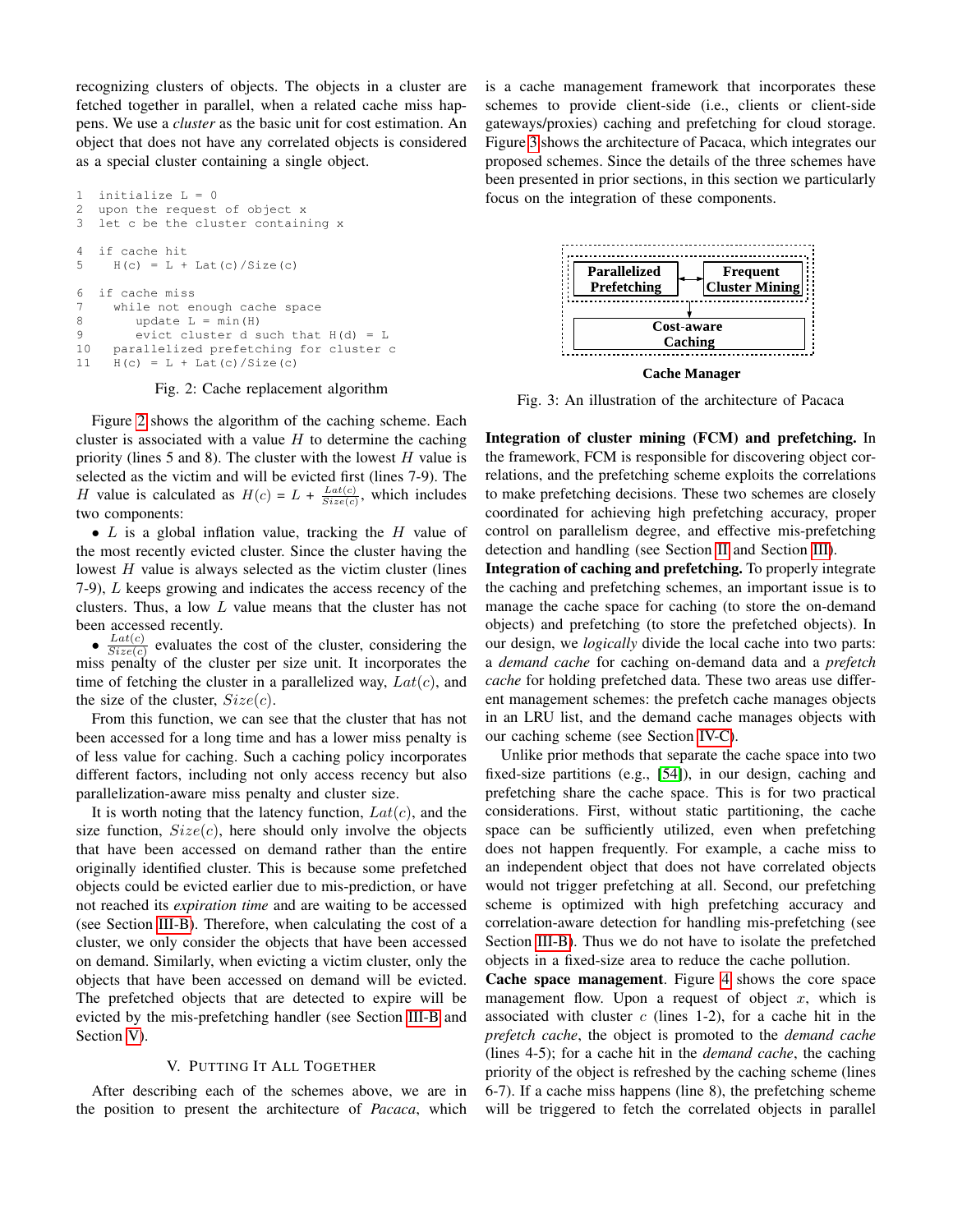```
1 upon the request of object x
2 let c be the cluster containing x
3 if cache hit
4 if hit in prefetch cache<br>5 promote x to demand c
        promote x to demand cache
6 if hit in demand cache
7 refresh caching priority
8 if cache miss<br>9 while not e
     while not enough cache space
10 reclaim mis-prefetched objects
11 while not enough cache space
12 reclaim on-demand objects
13 while not enough cache space
14 reclaim prefetched objects in LRU order
15 parallelized prefetching for cluster c
16 add x to demand cache
17 add prefetched objects to prefetch cache
```
Fig. 4: Integration of caching and prefetching

(line 15), after which the on-demand object is added to the *demand cache* (line 16) and the other prefetched objects are added to the *prefetch cache* (line 17). If the cache space is not enough, the reclaiming priority of the objects from high to low is: (1) the mis-prefetched objects (lines 9-10); (2) the ondemand objects selected by the caching scheme (lines 11-12); and (3) the prefetched objects in the LRU order (lines 13-14). With such a policy, we first evict the mis-prefetched objects identified by the mis-prefetching handler and give a higher priority to protect the on-demand objects and the recently prefetched objects, which are likely to be accessed soon.

## VI. EVALUATION

## <span id="page-6-0"></span>*A. Methodology*

Emulation. We have implemented an emulator to evaluate the performance of our client-side cache management framework *Pacaca*. The prototype simulates a client for cloud storage similar to S3FS [\[12\]](#page-11-12). It provides POSIX-like APIs for users to access data stored on Amazon S3 buckets and has the support of a client cache to enable sophisticated caching and prefetching schemes. Particularly for dirty data, since a write-through policy would cause significant performance degradation [\[18\]](#page-11-14), a write-back policy is often adopted by the cache solutions to optimize user-perceived performance with cloud storage [\[42\]](#page-11-15), [\[66\]](#page-12-8), [\[68\]](#page-12-9). In our prototype, we adopt a write-back policy similar to that of Linux memory management mechanism: we use a background daemon to synchronize the dirty objects to the cloud storage repository when they are *aged* (older than 30 seconds) or evicted.

Platform. In our experiments, we use Amazon S3 located in Oregon (s3-us-west-2.amazonaws.com) as the cloud. We also set up an Amazon EC2 instance (m1.large) in North California as the client to run our prototype. The client is configured with 2 processors, 7.5 GB memory, and 410 GB disk. The Round Trip Time between the client and the cloud is measured 28 milliseconds. The network bandwidth is tested to be 80 MB/sec.

Scheme comparisons. Besides the schemes of Pacaca, in our prototype, we have also implemented three classic caching

algorithms: (1) LRU, a popular caching algorithm used in current cloud-based storage systems in both academia [\[12\]](#page-11-12), [\[22\]](#page-11-13), [\[66\]](#page-12-8) and industry [\[3\]](#page-10-7), [\[4\]](#page-10-8), [\[7\]](#page-10-9), [\[8\]](#page-10-10), [\[10\]](#page-10-11); (2) ARC [\[57\]](#page-12-3), one of the advanced caching algorithms that is recently adopted by gateway caching for cloud storage [\[68\]](#page-12-9); and (3) GreedyDual-Size (GDS) [\[25\]](#page-11-5), a classic cost-aware caching algorithm.

We have integrated all the three caching algorithms with our parallelized prefetching schemes. With such comparisons, we can not only investigate the capability of our parallelized prefetching scheme to improve different caching algorithms but also evaluate the advantages of our caching scheme, which is aware of the parallelized prefetching. We note that *sequential prefetching* is a technique used by some cloud storage systems [\[11\]](#page-10-12), [\[68\]](#page-12-9). However, it is only applicable to *block-based* cloud storage, in which the block sequentiality is visible to the block-level caching layer. For a cache serving object-based cloud storage, in which an object is the basic caching entity, sequential prefetching is not applicable due to the lack of object correlations. This has motivated us to develop the FCM mining scheme to discover object correlations. Therefore, we do not further use sequential prefetching as a comparison scheme.

Traces. Since web services and filesystem services are two typical and popular object-based storage services provided by cloud storage, we use the object-based traces converted from two web traces (Calgary and NASA) and two filesystem traces (Deasna2 and Home02) collected from the real-world storage systems:

- *Calgary* contains the logs of HTTP requests to the servers of Department of Computer Science of University of Calgary at Calgary, Canada [\[15\]](#page-11-16), [\[17\]](#page-11-17).
- *NASA* has 2-month HTTP requests to the web servers of NASA Kennedy Space Center in Florida [\[16\]](#page-11-18), [\[17\]](#page-11-17).
- *Deasna2* is an NFS trace of a general workload from the Department of Engineering and Applied Sciences at Harvard University. This trace is a mix of research, web, and email workloads [\[56\]](#page-12-10), [\[63\]](#page-12-11).
- *Home02* is another NFS trace collected in the main network of Harvard University, which serves 10,000 active user accounts from the colleges, the graduate school, and the administration [\[56\]](#page-12-10), [\[64\]](#page-12-12).

• Trace pre-processing. For the filesystem traces, we convert the NFS requests by extracting file\_id, offset, and length from the read and write requests. For the web traces, we focus on GET and PUT requests (corresponding to read and write requests) and use the original link as file\_id. Another pre-processing on the filesystem workloads is to split large files into smaller segments (1 MB). It simulates *chunking*, which is widely adopted in cloud storage clients (e.g., Dropbox) for various purposes such as deduplication, compression, delta encoding, and partial updating [\[24\]](#page-11-19), [\[33\]](#page-11-20). Our framework leverages local storage as the client-side cache, and all the traces are first filtered with a memory cache. The memory cache has the size of 0.1% of the data set and uses the LRU cache replacement algorithm.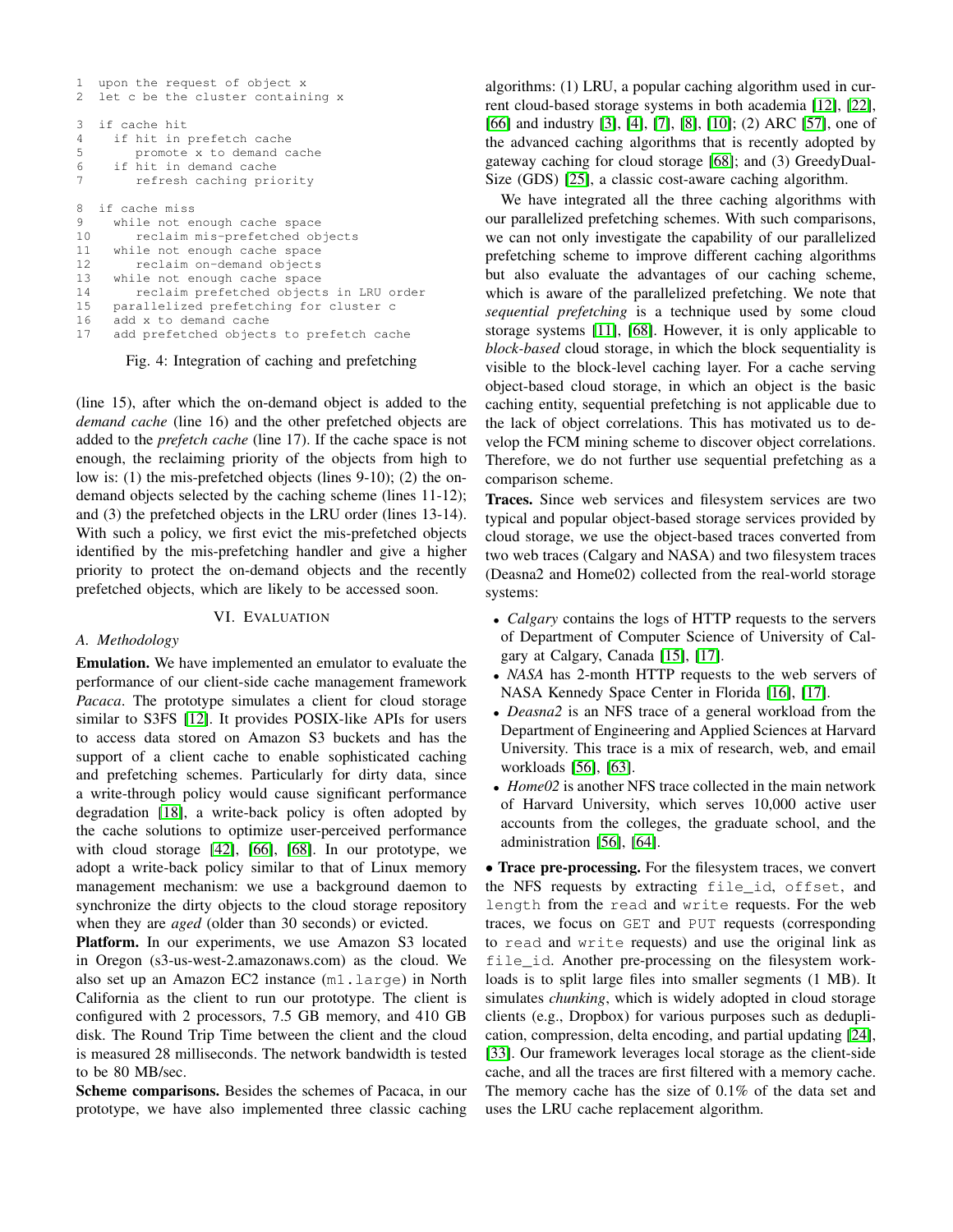<span id="page-7-1"></span>

| <b>Training Trace</b>     | Length   | Num. of Objects | Num. of Clusters | Avg. Cluster Size | Time (seconds) |
|---------------------------|----------|-----------------|------------------|-------------------|----------------|
| Calgary (3 months)        | 218,519  | 5.133           | 549              |                   |                |
| $NASA$ (1 month)          | .556,258 | 11.068          | 1.187            |                   | 146            |
| Deasna2 $(1 \text{ day})$ | 547.295  | 40.961          | 2.592            |                   |                |
| Home $02(1)$ day)         | 143.180  | 13.067          | 1.593            | 3.9               |                |

<span id="page-7-0"></span>TABLE III: The details of the training traces and mining results. The cluster size refers to the number of objects in a cluster.

| <b>Testing Trace</b> | Length    | Num. of Objects |
|----------------------|-----------|-----------------|
| Calgary (3 months)   | 238.519   | 7.913           |
| $NASA$ (1 month)     | 1,305,596 | 10.093          |
| Deasna2 $(1$ day)    | 488,145   | 36,532          |
| Home $02(1)$ day)    | 135,363   | 12.559          |

TABLE IV: The details of the testing traces.

• Trace splitting: training and testing. To fairly test the effectiveness of identifying object correlations, we split each trace into two parts: one for training (denoted as *training trace*) and the other for testing (denoted as *testing trace*). For Calgary, we use the first three-month trace as the training trace and the next three-month trace as the testing trace; for NASA, the firstmonth and the second-month data are used for training and testing, respectively. For the filesystem traces, Deasna2 and Home02, we use one-day trace for training and the next-day trace for testing. The details of the testing traces are shown in Table [IV.](#page-7-0) The details of the training traces and mining results are shown in Table [III](#page-7-1) (see Section [VI-B\)](#page-7-2).

## <span id="page-7-2"></span>*B. Mining Correlations in Real Traces*

<span id="page-7-5"></span>*1) Parameter Settings:* The main purpose of mining object correlations is for parallelized prefetching. When using FCM to cluster correlated objects, we set the *search limit* as 10,000,  $min$  confidence as 0.5, and  $min$  support as 3. The setting of these thresholds can affect the performance of Pacaca, which will be further discussed in Section [VI-C2.](#page-8-0)

As for the look-around circle, we need to set a relatively small *radius* to restrict the search scope for each object so that we can find correlated objects that are accessed within a small time frame; such object correlations are useful to direct prefetching (see Section [II-B1\)](#page-2-1). Specifically, in our experiments, we set the *radius* to 16 for mining web traces and 8 for mining filesystem traces. This setting considers the possible cluster size. Considering the 90th percentile of the object sizes in the web traces is smaller than 32 KB, based on the method of restricting the cluster sizes (see Section [III-A\)](#page-3-1), the proper number of objects for parallel accesses is tested to be 32 in our systems, so setting *radius* to no larger than 16 is a sound choice. For the same reason, we set the *radius* for the filesystem traces to 8.

*2) Mining Results:* The efficiency of mining object correlations determines its practicality. Table [III](#page-7-1) shows the object clusters obtained from the training traces on our platform and the related overhead. Generally, the time overhead of FCM is reasonably low. For example, it takes only 4 seconds to complete searching for object correlations in Calgary. The overhead for mining filesystem traces is also small. For example, it takes only 5 seconds to mine object correlations in Home02. Even for the most costly one, NASA, it takes only

146 seconds to cluster correlated objects from the training trace which contains the log of one-month accesses.

From Table [III,](#page-7-1) we can also find that the average sizes of the object clusters are larger than 3, which means that the correlations involving multiple objects are abundant in realsystem traces. This demonstrates the capability of FCM to find the correlations of multiple objects.

*C. Performance Evaluation*

<span id="page-7-3"></span>

<span id="page-7-6"></span><span id="page-7-4"></span>

*1) Performance Comparison:* In this experiment, we set the entire cache size as 5% of the working set (i.e., the total size of the unique objects). The prefetching scheme is directed by the object correlations obtained from the traces (see Section [VI-B\)](#page-7-2). Figures [5](#page-7-3)[-8](#page-8-1) show the performance for different optimization methods working with the four workloads. For a complete comparison, we also enhanced three traditional caching algorithms (LRU, ARC, and GDS) with the same prefetching scheme as Pacaca.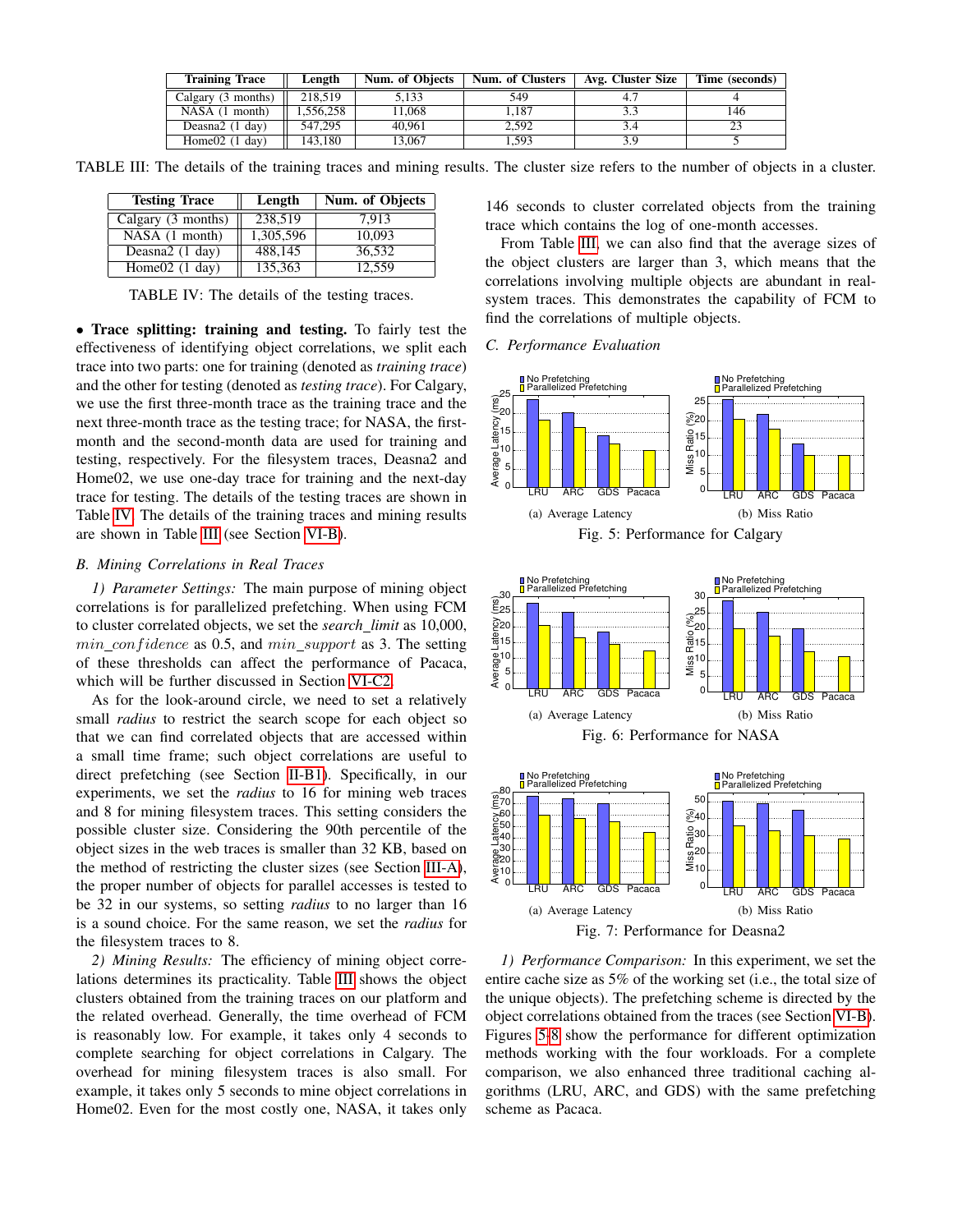<span id="page-8-1"></span>

Overall performance improvement. Compared to the traditional caching algorithms without prefetching (LRU, ARC, and GDS), Pacaca can significantly improve the performance. Compared to LRU and ARC, Pacaca can reduce the average latencies by up to 58%. For example, for the Calgary workload, the average latency achieved by Pacaca is 10 milliseconds while the time used by LRU is 23.8 milliseconds, and by ARC is 20.3 milliseconds (see Figure [5\)](#page-7-3). Even compared to GDS, Pacaca can also reduce the average latency by up to 35.5% with different workloads. This demonstrates the effectiveness and efficiency of Pacaca.

Efficiency of parallelized prefetching. In the figures, it is clear that the prefetching scheme can substantially improve all the traditional caching algorithms. For example, for the NASA workload, our prefetching scheme can reduce the average latency of LRU by 26.5%, ARC by 32.7%, and GDS by 22% (see Figure [6\)](#page-7-4). This means that the obtained object clusters are effective for improving performance through parallelized prefetching. We also note that the mis-prefetching ratio (i.e., the percentage of the mis-prefetched objects of all the prefetched objects) is about 4%-15% with current settings (see Section [VI-B1\)](#page-7-5). The effects of mis-prefetching with different settings will be discussed in Section [VI-C2.](#page-8-0)

Efficiency of cost-aware caching. Compared to the traditional caching algorithms that are enhanced with the same prefetching scheme, Pacaca can further improve system performance. Impressively, Pacaca can significantly outperform LRU with parallelized prefetching, reducing the average latencies by up to 45.4% (see Figure [5\)](#page-7-3). Compared to ARC with the same prefetching scheme, Pacaca can reduce the average latencies by up to 38.3% with different workloads. Specifically, for example, for the Calgary workload, Pacaca outperforms ARC with parallelized prefetching by 38.3% (see Figure [5\)](#page-7-3). The performance improvement of Pacaca is due to its cost-aware caching scheme. Both LRU and ARC are cost-unaware, thus they select the victim objects without considering the different miss penalties of the objects. By contrast, Pacaca makes caching decisions based on the access costs of the objects and prefers to evict the low-cost objects first, especially the correlated objects that can be prefetched in parallel, which leads to a lower average latency.

Compared to GDS with parallelized prefetching, Pacaca can reduce the average latencies by up to 17.2% with different workloads. Note that in this comparison, GDS is enhanced with our proposed prefetching scheme. If compared to GDS

without prefetching, Pacaca can reduce the average latencies by up to 35.5% (see Figure [7\)](#page-7-6). As stated in Section [IV,](#page-4-0) the difference between the caching policies of Pacaca and GDS is that GDS only considers the access cost of each individual object, while Pacaca can further recognize the cost changes caused by parallelized prefetching. Therefore, the advantage of Pacaca over GDS with parallelized prefetching demonstrates the benefits of making caching decisions with the awareness of parallelism and object correlations.

This is consistent with our observation that Pacaca has similar miss ratios as GDS with parallelized prefetching but it achieves lower average latencies. For example, for the Calgary workload (see Figure [5\)](#page-7-3), the miss ratios of Pacaca and GDS with parallelized prefetching are comparable (about 10%), but Pacaca can reduce the average latency by 16%. It is because evicting correlated objects, which have relatively lower access costs than individual objects, does not necessarily reduce miss ratios but can achieve lower overall miss penalties.

<span id="page-8-0"></span>*2) Sensitivity Study of Parameters:* The performance of Pacaca can be affected by several parameters. In this section, we discuss the effects of three critical parameters: *search limit*, *min confidence*, and *min support* (see Section [II-B\)](#page-2-2). Figures [9-](#page-8-2)[11](#page-9-1) show the performance achieved by Pacaca for the testing trace of Calgary with object correlations obtained from the training trace using different thresholds.

<span id="page-8-2"></span>

Fig. 9: Pacaca performance for Calgary with different settings of *search limit*.

Effects of the search limit thresholds. Figure [9](#page-8-2) shows the performance of Pacaca for Calgary using different *search limit* thresholds from 10 to 10,000. When *search limit* increases from 10 to 100, the performance is significantly improved, and after that, the performance gains diminish and the average latency even slightly increases when *search limit* exceeds 500. This is because with a reasonable search scope, the object correlations become relatively stable, and further increasing the search depth cannot find more useful object correlations and could lead to performance loss. As for the mining overhead, reducing the *search limit* from 10,000 to 100 results in 29% less time consumption. For the Calgary trace, using a *search limit* of 100 can uncover 90% of the object occurrences. In our experiments, setting the *search limit* close to the 90th percentile of the object occurrences also works well for other traces.

Effects of the min confidence thresholds. Figure [10](#page-9-2) shows the average latencies and mis-prefetching ratios achieved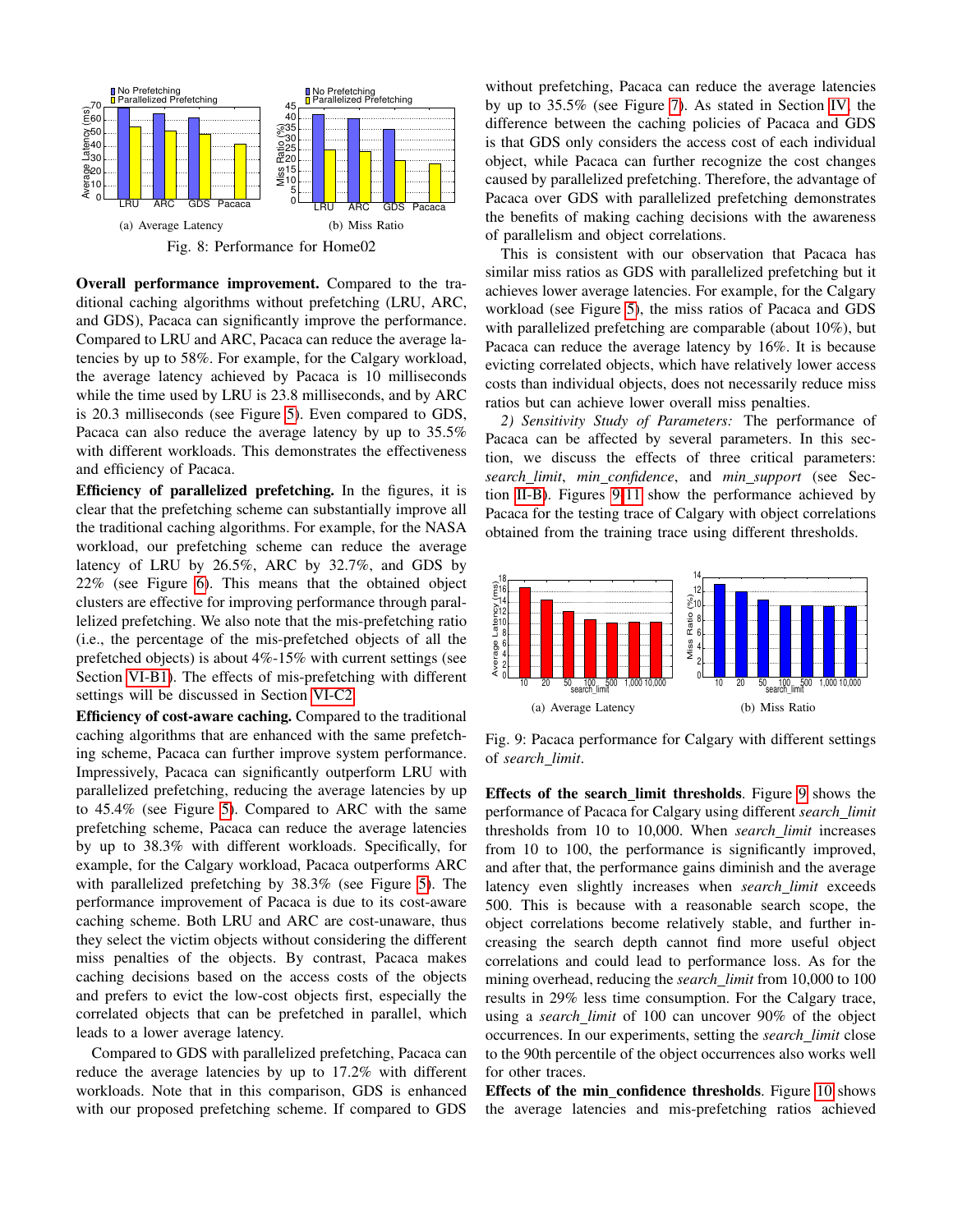<span id="page-9-2"></span>

Fig. 10: Pacaca performance for Calgary with different settings of *min confidence*.

by Pacaca for Calgary using the confidence thresholds (*min confidence*) ranging from 0.1 to 0.9. When the confidence threshold increases from 0.1 to 0.2, the average latency decreases by 8.8%; after that, the performance remains stable; when the confidence threshold exceeds 0.5, the average latency increases slightly. This can be explained from two aspects. First, a lower confidence threshold is helpful to find more object correlations but may suffer a higher mis-prefetching ratio. When the confidence threshold increases from 0.1 to 0.9, shown as Figure [10\(b\),](#page-9-3) the mis-prefetching ratio decreases from 53% to 4%, demonstrating that prefetching accuracy is determined by the confidence threshold. Since Pacaca can evict the mis-prefetched objects as early as possible and fetch the objects with proper parallelization (see Section [III](#page-3-0) and Section [VI-C3\)](#page-9-0), the negative effect of mis-prefetching on performance is largely mitigated. However, considering intensive mis-prefetching would waste the system resources (e.g., network bandwidth), we find that a relatively higher confidence threshold (e.g., between 0.5 and 0.8) is more desirable.

<span id="page-9-4"></span><span id="page-9-1"></span>

Fig. 11: Pacaca performance for Calgary with different settings of *min support*.

Effects of the min\_support thresholds. Figure [11](#page-9-1) shows the average latencies and mis-prefetching ratios achieved by Pacaca for Calgary using the support thresholds (*min support*) ranging from 1 to 12. When the support thresholds are smaller than 3, the average latencies are comparable. After that, the performance degradation is significant as the support threshold increases. Although a low support threshold may introduce some object correlations with weak repeatability, a high support threshold would filter out a lot of useful object correlations and thus lose many opportunities for prefetching.

<span id="page-9-3"></span>As shown in Figure [11\(b\),](#page-9-4) the support thresholds do not have obvious effects on mis-prefetching ratios. That is because the prefetching accuracy is mainly determined by the confidence threshold. Therefore, setting the support threshold to a reasonably small value (e.g., 3 in our experiments) is generally appropriate for performance.

<span id="page-9-0"></span>*3) Impact of Optimization Methods:* In this section, we evaluate the impact of optimization methods, including the correlation-aware mis-prefetching detection and restricting cluster sizes for parallelism control.

<span id="page-9-6"></span><span id="page-9-5"></span>

<span id="page-9-7"></span>Fig. 12: Pacaca performance for Calgary with and without the correlation-aware mis-prefetching detection.

Impact of correlation-aware mis-prefetching detection. To reduce the possible cache pollution, we adopt a correlationaware approach to detect the mis-prefetched objects, and quickly reclaim their space for efficiently utilizing the cache space (see Section [III-B](#page-3-2) and Section [V\)](#page-5-0). Figure [12](#page-9-5) shows the performance for the Calgary workload with and without the correlation-aware detection for handling mis-prefetching, setting the confidence thresholds ranging from 0.1 to 0.9. From Figure [12\(a\),](#page-9-6) we can see that the correlation-aware approach can reduce the average latency by up to 13.1%. This is because the approach can quickly remove the mis-prefetched objects to reclaim their space, resulting in the reduced miss ratios, as shown in Figure [12\(b\).](#page-9-7) In addition, since a higher confidence threshold leads to a lower mis-prefetching ratio (see Section [VI-C2\)](#page-8-0), the impact of the mis-prefetching detection diminishes as the confidence threshold increases.

<span id="page-9-8"></span>

Impact of restricting cluster sizes for parallelism control. To avoid over-parallelization, we set the search scope (*radius*) to restrict the cluster sizes for prefetching (see Section [III-A\)](#page-3-1). Based on the performance capabilities of the client, we set the *radius* to search for object clusters from the filesystem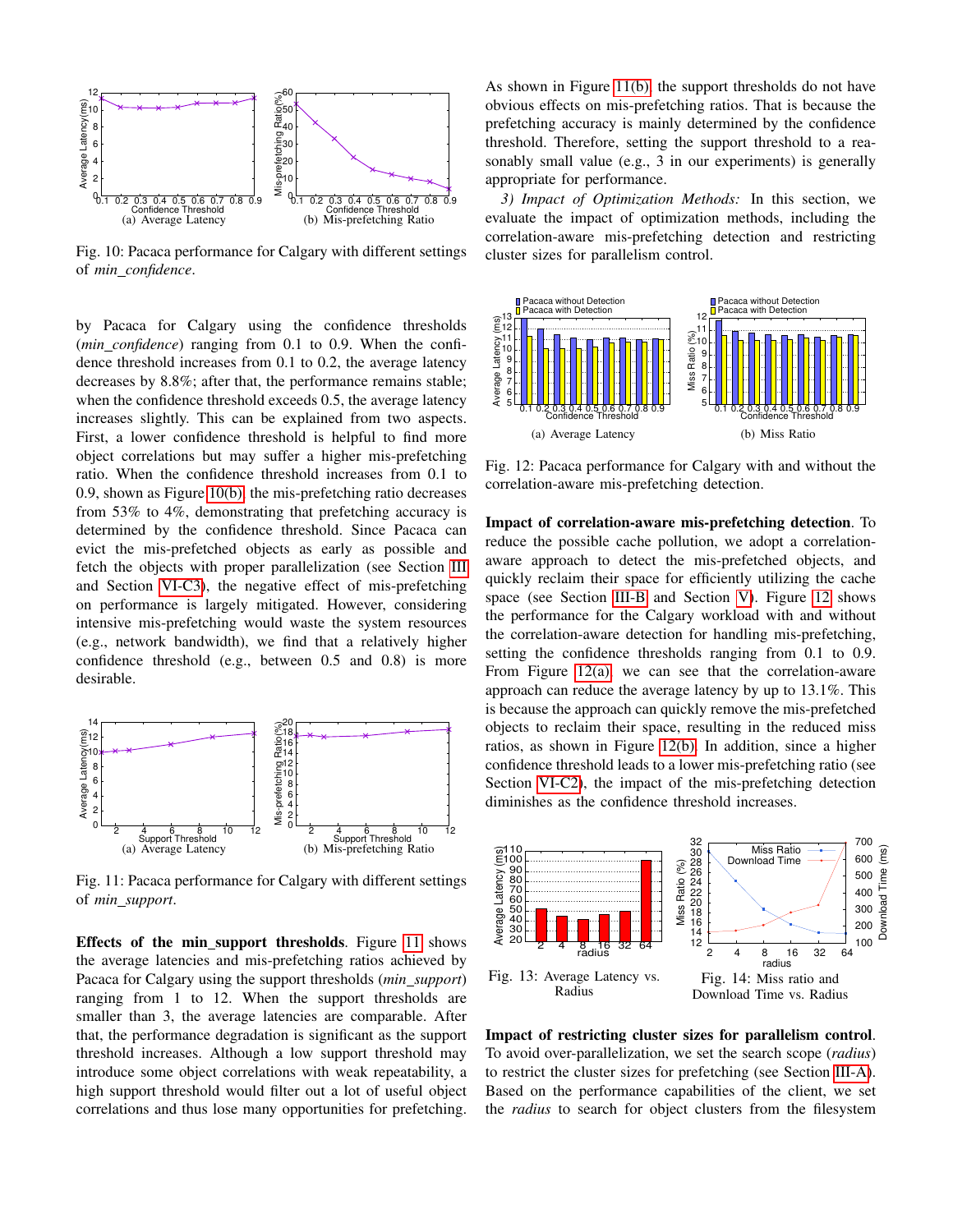traces and the web traces to 8 and 16, respectively (see Section [VI-B1\)](#page-7-5). Figure [13](#page-9-8) shows the performance for the Home02 workload with different search scopes. Our setting (*radius* set to 8) achieves the lowest average latency.

For setting a smaller *radius* (2 or 4), the performance loss is caused by a higher miss ratio (see Figure [14\)](#page-9-8). That is because a smaller search scope would limit the obtained object clusters in a smaller size, resulting in a smaller prefetching granularity and lower prefetching efficiency. For setting a higher *radius* (16, 32, or 64), the miss ratio decreases due to a larger prefetching granularity; however, the latency increase caused by the interference among over-parallelized requests can offset the benefits of a lower miss ratio, resulting in performance degradation. In particular, when setting *radius* to 64, we find that 8.4% of the obtained clusters contain more than 16 objects; 22.3% of these large clusters have even more than 32 objects. Downloading such large clusters in parallel would cause significant over-parallelization, impairing system performance, as shown in Figure [13](#page-9-8) and Figure [14.](#page-9-8)

As for the web traces, since the object sizes are relatively small, the negative effect of over-parallelization is less severe. However, increasing the current *radius* setting from 16 to 32, for example, with the Calgary trace, can still lead to latency increase by about 10%.

#### VII. OTHER RELATED WORK

<span id="page-10-5"></span>In this section, we present other related work that has not been discussed previously. Several prior measurement work on cloud storage focuses on investigating the performance and behaviors of cloud storage services [\[21\]](#page-11-21), [\[28\]](#page-11-22), [\[52\]](#page-11-23), [\[58\]](#page-12-13) and client applications [\[20\]](#page-11-24), [\[31\]](#page-11-25), [\[32\]](#page-11-26), [\[33\]](#page-11-20), [\[42\]](#page-11-15), [\[43\]](#page-11-27), [\[55\]](#page-12-14), [\[67\]](#page-12-15). These prior studies lay a foundation for us to understand cloud storage services. Our work particularly focuses on exploiting I/O parallelism, a unique characteristic of cloud storage.

Caching is widely adopted in cloud environments [\[19\]](#page-11-28), [\[27\]](#page-11-29), [\[44\]](#page-11-30). This work particularly focuses on the client-side caching and prefetching for cloud storage. LRU is a popular caching algorithm adopted in cloud-based storage systems [\[12\]](#page-11-12), [\[22\]](#page-11-13), [\[66\]](#page-12-8) and also being used in many commercial products [\[3\]](#page-10-7), [\[4\]](#page-10-8), [\[7\]](#page-10-9), [\[8\]](#page-10-10), [\[10\]](#page-10-11). Tombolo [\[68\]](#page-12-9) implements a sequential prefetching scheme integrated with the SARC [\[23\]](#page-11-31) cache replacement algorithm in a gateway simulator. This scheme provides block-based optimizations and is thus not applicable in object-based cloud storage. Our efforts include clustering semantically correlated objects, prefetching objects in a properly parallelized manner, and making cost-aware caching decisions, which also make our work different from other approaches of integrating caching and prefetching [\[14\]](#page-11-32), [\[29\]](#page-11-33), [\[34\]](#page-11-34), [\[39\]](#page-11-35), [\[40\]](#page-11-36), [\[49\]](#page-11-37).

Our caching scheme is a type of GDS-based cost-aware caching optimized for parallelized prefetching in cloud storage. GreedyDual-Size (GDS) [\[25\]](#page-11-5) is originally designed for web caching, which considers locality with cost and size in cache replacement. Other prior GDS-based caching algorithms [\[26\]](#page-11-38), [\[46\]](#page-11-0), [\[48\]](#page-11-39), [\[53\]](#page-11-40) also introduce additional factors, such as power and spatial locality. Our algorithm particularly recognizes the change of access costs caused by I/O parallelization in cloud storage, and it makes caching decisions by leveraging the awareness of parallelism and object correlations.

Our prior work, GDS-LC [\[41\]](#page-11-41), is another client caching scheme designed for cloud storage. It aims to improve the cost efficiency by considering the difference in latencies and monetary costs of various cloud storage I/Os in caching. By contrast, Pacaca focuses on exploiting the parallelism potential in cloud storage by mining the relationships among objects and prefetching correlated objects in a parallelized manner, and its caching scheme is accordingly designed and optimized to be aware of such parallelization. As a flexible client cache management framework, Pacaca can include GDS-LC and other caching schemes, such as ARC and GDS, well integrating them with our parallelized prefetching scheme.

#### VIII. CONCLUSIONS

<span id="page-10-6"></span>In this paper, we present a client-side cache management framework, called *Pacaca*, to optimize user experience with cloud storage. In this framework, we first design a clusterbased mining scheme *FCM* to obtain object correlations, based on which an optimized prefetching scheme preloads correlated objects in parallel. A cost-aware caching scheme further leverages the awareness of parallelism and object correlations to optimize the local cache management. The experimental results show the effectiveness and efficiency of our proposed schemes, which also demonstrates that it is important to consider the unique characteristics of cloud storage, such as parallelism potential and object correlations, to achieve the desired optimization goals.

#### ACKNOWLEDGMENTS

We thank the anonymous reviewers for their constructive feedback and insightful comments. This work was supported in part by Louisiana Board of Regents under Grant LEQSF(2014- 17)-RD-A-01 and in part by the U.S. National Science Foundation under Grants CCF-1453705 and CCF-1629291.

#### **REFERENCES**

- <span id="page-10-2"></span>[1] Amazon S3. https://aws.amazon.com/s3/.
- <span id="page-10-0"></span>[2] Amazon S3 - Two Trillion Objects, 1.1 Million Requests / Second. https://aws.amazon.com/blogs/aws/amazon-s3-two-trillion-objects-11-million-requests-second/.
- <span id="page-10-7"></span>[3] EMC Elastic Cloud Storage (ECS) Overview and Architecture. https://www.emc.com/collateral/white-papers/h14071-ecs-architecturalguide-wp.pdf.
- <span id="page-10-8"></span>[4] ESG Microsoft Azure StorSimple White paper. http://www6.nasuni.com/rs/445-ZDB-645/images/CacheConfig.pdf.
- <span id="page-10-3"></span>[5] Google Cloud Storage. https://cloud.google.com/storage/.
- <span id="page-10-1"></span>[6] Microsoft Azure Blob Storage Handles Millions of Average Requests per Second. https://azure.microsoft.com/en-us/services/storage/blobs/.<br>[7] Nasuni Cache Configuration. http://www6.nasuni.com/rs/445-ZD
- <span id="page-10-9"></span>http://www6.nasuni.com/rs/445-ZDB-645/images/CacheConfig.pdf.
- <span id="page-10-10"></span>[8] NetApp SteelStore Cloud Integrated Storage 3.2 Deployment Guide. https://library.netapp.com/ecm/ecm download file/ ECMP12031272. [9] OpenStack Swift. http://www.openstack.org/.
- <span id="page-10-4"></span>
- <span id="page-10-11"></span>[10] Panzura Debuts Version 3.0 of Its Global Cloud Storage System. http://panzura.com/press-releases/panzura-debuts-version-3-0-ofits-global-cloud-storage-system/.
- <span id="page-10-12"></span>[11] S3Backer. https://code.google.com/p/s3backer/.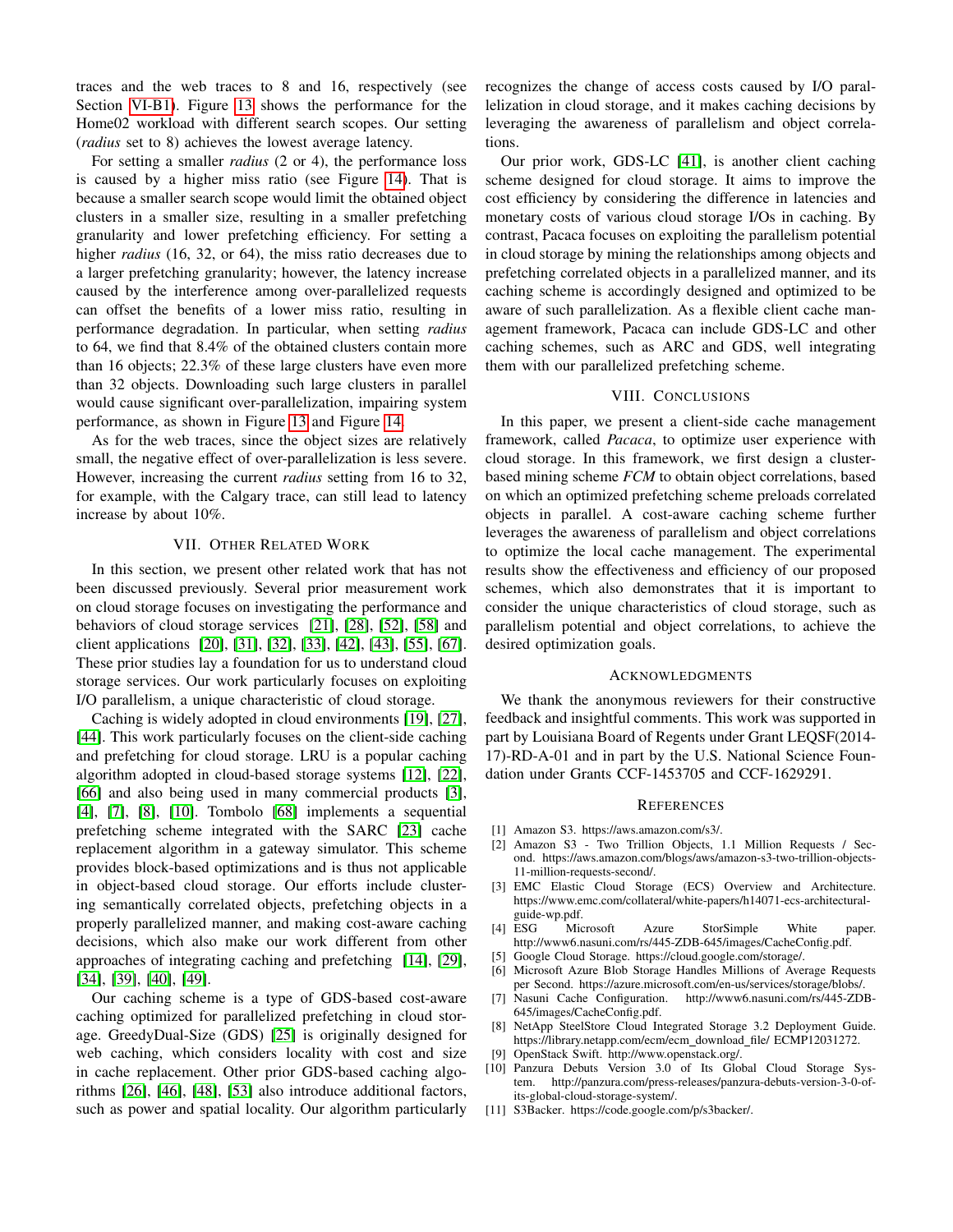- <span id="page-11-12"></span>[12] S3FS. https://code.google.com/p/s3fs/.
- <span id="page-11-2"></span>[13] Windows Azure Blob Storage. https://azure.microsoft.com/enus/services/storage/blobs/.
- <span id="page-11-32"></span>[14] S. Albers and M. Büttner. Integrated Prefetching and Caching in Single and Parallel Disk Systems. In *Proceedings of the 15th Annual ACM Symposium on Parallel Algorithms and Architectures (SPAA'03)*, pages 109–117, San Diego, CA, June 7-9 2003.
- <span id="page-11-16"></span>[15] I. T. Archive. Calgary-HTTP. http://ita.ee.lbl.gov/html/contrib/Calgary-HTTP.html.
- <span id="page-11-18"></span>[16] I. T. Archive. NASA-HTTP. http://ita.ee.lbl.gov/html/contrib/NASA-HTTP.html.
- <span id="page-11-17"></span>[17] M. F. Arlitt and C. L. Williamson. Web Server Workload Characterization: The Search for Invariants. *ACM SIGMETRICS Performance Evaluation Review*, 24(1):126–137, 1996.
- <span id="page-11-14"></span>[18] D. Arteaga and M. Zhao. Client-side Flash Caching for Cloud Systems. In *Proceedings of International Conference on Systems and Storage (SYSTOR'14)*, pages 1–11, Haifa, Israel, June 30-July 2 2014. ACM.
- <span id="page-11-28"></span>[19] D. Beaver, S. Kumar, H. C. Li, J. Sobel, and P. Vajgel. Finding a Needle in Haystack: Facebook's Photo Storage. In *Proceedings of the 9th USENIX Conference on Operating Systems Design and Implementation (OSDI'10)*, pages 47–60, 2010.
- <span id="page-11-24"></span>[20] A. Bergen, Y. Coady, and R. McGeer. Client Bandwidth: The Forgotten Metric of Online Storage Providers. In *Proceedings of 2011 IEEE Pacific Rim Conference on Communications, Computers and Signal Processing (PacRim'11)*, Victoria, BC, Canada, August 23-26 2011.
- <span id="page-11-21"></span>[21] I. Bermudez, S. Traverso, M. Mellia, and M. Munafo. Exploring the Cloud from Passive Measurement: The Amazon AWS Case. In *Proceedings of The 32nd IEEE International Conference on Computer Communications (INFOCOMM'13)*, Turin, Italy, April 14-19 2013.
- <span id="page-11-13"></span>[22] Bessani, Alysson, R. Mendes, T. Oliveira, N. Neves, M. Correia, M. Pasin, and P. Verissimo. SCFS: A Shared Cloud-backed File System. In *Proceedings of the 2014 USENIX Annual Technical Conference (ATC'14)*, Philadelphia, PA, June 19-20 2014.
- <span id="page-11-31"></span>[23] Binny S. Gill and Dharmendra S. Modha. SARC: Sequential Prefetching in Adaptive Replacement Cache. In *Proceedings of the 2005 USENIX Annual Technical Conference (ATC'05)*, pages 293–308, Anaheim, CA, April 10-15 2005.
- <span id="page-11-19"></span>[24] E. Bocchi, I. Drago, and M. Mellia. Personal Cloud Storage Benchmarks and Comparison. *IEEE Transactions on Cloud Computing*, 99:1–14, 2015.
- <span id="page-11-5"></span>[25] P. Cao and S. Irani. Cost-Aware WWW Proxy Caching Algorithms. In *Proceedings of the USENIX Symposium on Internet Technologies and System (USITS'97)*, Monterey, CA, December 8-11 1997.
- <span id="page-11-38"></span>[26] F. Chen, S. Jiang, and X. Zhang. SmartSaver: Turning Flash Drive into a Disk Energy Saver for Mobile Computers. In *Proceedings of 2006 International Symposium on Low Power Electronics and Design (ISLPED'06)*, Tegernsee, Germany, October 4-6 2006.
- <span id="page-11-29"></span>[27] F. Chen, M. Mesnier, and S. Hahn. Client-aware Cloud Storage. In *Proceedings of the 30th International Conference on Massive Storage Systems and Technology (MSST'14)*, Santa Clara, CA, June 2-6 2014.
- <span id="page-11-22"></span>[28] B. F. Cooper, A. Silberstein, E. Tam, R. Ramakrishnan, and V. colleagues. Benchmarking Cloud Serving Systems with YCSB. In *Proceedings of the 1st ACM symposium on Cloud computing (SoCC'10)*, Indianapolis, IN, June 10–11 2010.
- <span id="page-11-33"></span>[29] M. S. Day. Client Cache Management in a Distributed Object Database. Technical report, Cambridge, MA, USA, 1995.
- <span id="page-11-1"></span>[30] X. Ding, S. Jiang, F. Chen, K. Davis, and X. Zhang. DiskSeen: Exploiting Disk Layout and Access History to Enhance I/O Prefetch. In *Proceedings of the 2007 USENIX Annual Technical Conference (ATC'07)*, Santa Clara, CA, June 17-22 2007.
- <span id="page-11-25"></span>[31] I. Drago, E. Bocchi, M. Mellia, H. Slatman, and A. Pras. Benchmarking Personal Cloud Storage. In *Proceedings of the 2013 ACM Conference on Internet Measurement Conference (IMC'13)*, Barcelona, Spain, October 23-25 2013.
- <span id="page-11-26"></span>[32] I. Drago, E. Bocchi, M. Mellia, H. Slatman, and A. Pras. Modeling the Dropbox Client Behavior. In *Proceedings of the 2014 IEEE International Conference on Communicationsconference (ICC'14)*, Sydney, Australia, June 10-14 2014.
- <span id="page-11-20"></span>[33] I. Drago, M. Mellia, M. M. Munafo, A. Sperotto, R. Sadre, and A. Pras. Inside Dropbox: Understanding Personal Cloud Storage Services. In *Proceedings of the 2012 Internet Measurement Conference (IMC'12)*, New York, NY, November 14-16 2012.
- <span id="page-11-34"></span>[34] J. Dwiartanto and P. Watson. Exploiting Method Semantics in Client Cache Consistency Protocols for Object-Oriented Databases. In *Pro-*

*ceedings of the 3rd International Conference on Information and Knowledge Engineering (IKE'04)*, pages 467–473, Las Vegas, Nevada, June 21-24 2004.

- <span id="page-11-6"></span>[35] P. R. Eaton, D. Geels, and G. Mori. Clump: Improving File System Performance Through Adaptive Optimizations. *http://citeseerx.ist.psu.edu/viewdoc/download? doi=10.1.1.23.227*, 1999.
- <span id="page-11-11"></span>[36] M. Eirinaki and M. Vazirgiannis. Web Mining for Web Personalization. *ACM Transactions on Internet Technology*, 3(1):1–27, 2003.
- <span id="page-11-7"></span>[37] J. Griffioen and R. Appleton. Reducing File System Latency using a Predictive Approach. In *Proceedings of the USENIX Summer 1994 Technical Conference*, pages 197–207, Boston, Massachusetts, June 6-10 1994.
- <span id="page-11-8"></span>[38] J. Griffioen and R. Appleton. Performance Measurements of Automatic Prefetching. In *Proceedings of International Conference on Parallel and Distributed Computing Systems (PDCS'95)*, pages 165–170, 1995.
- <span id="page-11-35"></span>[39] T. W. Guang, C. C. Yue, and C. M. Syan. Integrating Web Caching and Web Prefetching in Client-side Proxies. *IEEE Transactions on Parallel and Distributed Systems*, 16(5):444–455, 2005.
- <span id="page-11-36"></span>[40] W. S. Han, K. Y. Whang, and Y. S. Moon. A Formal Framework for Prefetching Based on the Type-Level Access Pattern in Object-Relational DBMSs. *IEEE Transactions on Knowledge and Data Engineering*, 17:1436–1448, 2005.
- <span id="page-11-41"></span>[41] B. Hou and F. Chen. GDS-LC: A Latency- and Cost-Aware Client Caching Scheme for Cloud Storage. In *ACM Transactions on Storage*, volume 13(4), pages 40:1–40:33, November 2017.
- <span id="page-11-15"></span>[42] B. Hou, F. Chen, Z. Ou, R. Wang, and M. Mesnier. Understanding I/O Performance Behaviors of Cloud Storage from a Client's Perspective. In *Proceedings of the 32nd International Conference on Massive Storage Systems and Technology (MSST'16)*, Santa Clara, CA, May 2-6 2016.
- <span id="page-11-27"></span>[43] W. Hu, T. Yang, and J. N. Matthews. The Good, the Bad and the Ugly of Consumer Cloud Storage. *ACM SIGOPS Operating Systems Review*, 44(3):110–115, Aug. 2010.
- <span id="page-11-30"></span>[44] Q. Huang, K. Birman, R. van Renesse, W. Lloyd, S. Kumar, and H. C. Li. An Analysis of Facebook Photo Caching. In *Proceedings of the 24th ACM Symposium on Operating Systems Principles (SOSP'13)*, pages 167–181, November 3-6 2013.
- <span id="page-11-3"></span>[45] S. Jiang, F. Chen, and X. Zhang. CLOCK-Pro: An Effective Improvement of the CLOCK Replacement. In *Proceedings of the 2005 USENIX Annual Technical Conference (ATC'05)*, Anaheim, CA, April 10-15 2005.
- <span id="page-11-0"></span>[46] S. Jiang, X. Ding, F. Chen, E. Tan, and X. Zhang. DULO: An Effective Buffer Cache Management Scheme to Exploit Both Temporal and Spatial Localities. In *Proceedings of the 4th USENIX Conference on File and Storage Technologies (FAST'05)*, San Francisco, CA, December 12-16 2005.
- <span id="page-11-4"></span>[47] S. Jiang and X. Zhang. LIRS: An Efficient Low Inter-reference Recency Set Replacement Policy to Improve Buffer Cache Performance. In *Proceedings of the International Conference on Measurement and Modeling of Computer Systems (SIGMETRICS'02)*, Marina Del Rey, CA, June 15-19 2002.
- <span id="page-11-39"></span>[48] S. Jin and A. Bestavros. Popularity-aware GreedyDual-Size Web Proxy Caching Algorithms. In *Proceedings of the 20th International Conference on Distributed Computing Systems (ICDCS'00)*, pages 254– 261, April 10-13 2000.
- <span id="page-11-37"></span>[49] T. Kimbrel, P. Cao, E. W. Felten, A. R. Karlin, and K. Li. Integrated Parallel Prefetching and Caching. In *ACM SIGMETRICS Performance Evaluation Review*, volume 24, pages 262–263. ACM, 1996.
- <span id="page-11-9"></span>[50] G. H. Kuenning. Design of the SEER Predictive Caching Scheme. In *Workshop on Mobile Computing Systems and Applications (WM-CSA'94)*, December 8-9 1994.
- <span id="page-11-10"></span>[51] G. H. Kuenning and G. J. Popek. Automated Hoarding for Mobile Computers. In *Proceedings of the 15th Symposium on Operating Systems Principles (SOSP'97)*, pages 264–275, Saint Malo, France, October 5-8 1997.
- <span id="page-11-23"></span>[52] A. Li, X. Yang, and M. Zhang. CloudCmp: Comparing Public Cloud Providers. In *Proceedings of the 10th ACM SIGCOMM Conference on Internet Measurement (IMC'10)*, Melbourne, Australia, November 1–3 2010.
- <span id="page-11-40"></span>[53] C. Li and A. L. Cox. GD-Wheel: A Cost-aware Replacement Policy for Key-value Stores. In *Proceedings of the 10th European Conference on Computer Systems (EuroSys'15)*, Bordeaux, France, April 21-24 2015.